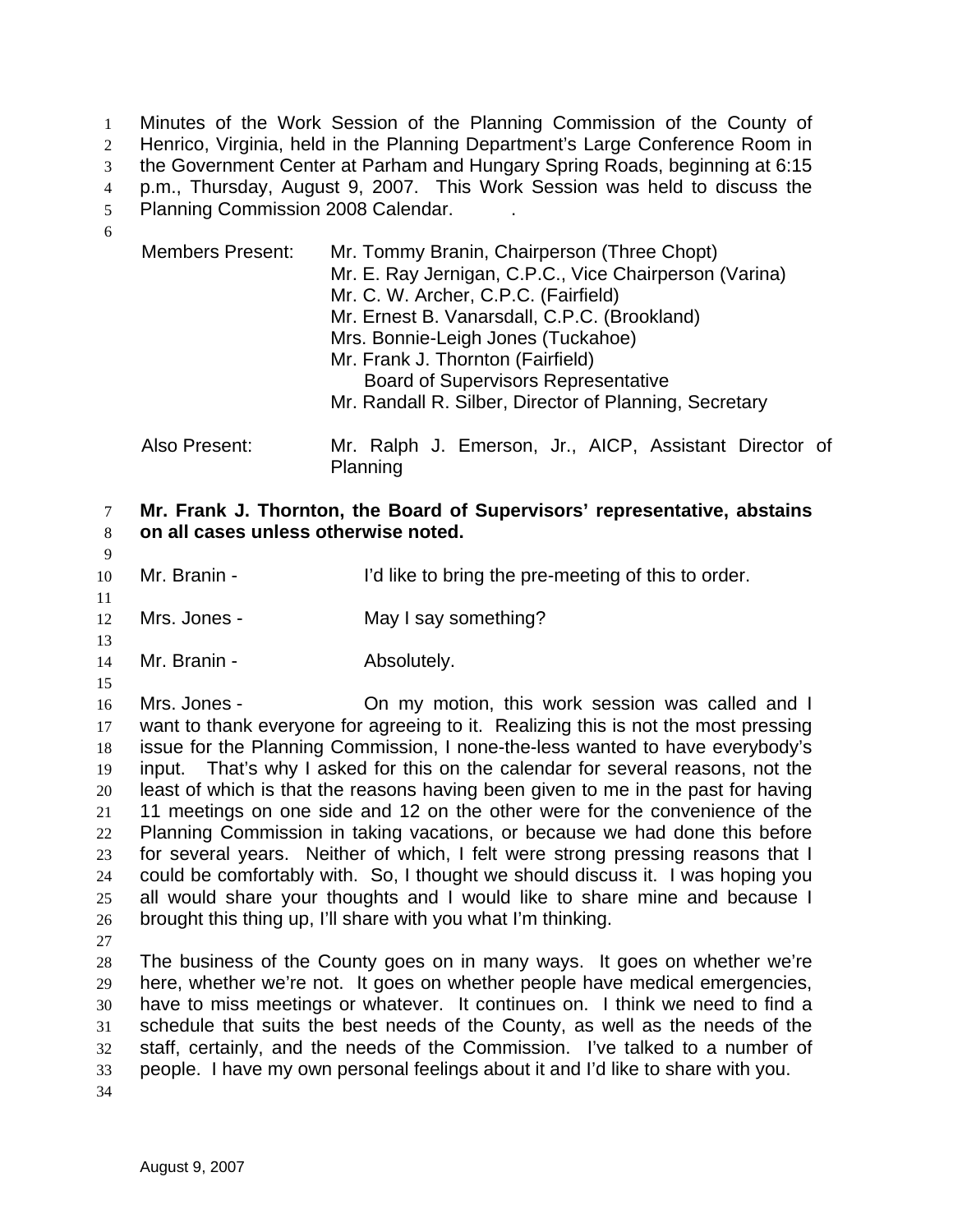I think consistency makes a lot of sense for us and the Commission meetings, one a month for the rezoning side, one a month for the POD side, seem to be a logical progression of the business of the County. Skipping a POD meeting might be justified, depending on the workload. However, if we skip a POD meeting, I suggest that we might want to consider skipping a rezoning meeting. 40 If we feel that is not in the best interest of the County, then I suggest we consider having 24 meetings a year and let the business of the County move forward on a very structured schedule that everybody can count on. I feel we have those two choices and that's my thought. That's why I asked for the meeting.

Mr. Branin - Thank you, Mrs. Jones.

Mr. Branin - Question. Can someone tell me why we take the POD off?

Mr. Silber - I will give you my recollection of this. I think this goes back to around 2000, 2001 when the Planning Commission considered removing a meeting, I think because there was thought that they wanted to be able to schedule vacations and find time to do that. So, they opted to cancel their second meeting in August for the 2001 calendar, 2000 or 2001 calendar. This has come up a couple of times since then and been debated and discussed and they have kept it that way. I believe it's because, primarily, for vacation purposes.

I'll also share with you that from staff perspective, we don't find it to be a break in our work to not have that meeting. In fact, it creates somewhat of a logjam. It creates more work for us and we don't feel like one side of the office has an advantage and the other side has a disadvantage. Comp Planning handles the rezoning side and doesn't see a need to miss a meeting. They have to do two meetings a month anyway for rezoning. Planning Commission and the Rezoning for the Board of Supervisors, they don't see a need to miss a meeting. I don't think that the administration or the staff should be involved with consideration of this from the standpoint. Don't try to look out for us; we're fine with 24 meetings. We can handle the load and prefer to have 24 meetings. If you all prefer to stay the course and not have your second meeting in August, we'll work with that. We've worked with it since 2001. But our recommendation is you have 24 meetings. Like Mrs. Jones said, work goes on, applications come in. We always stay busy. Not having a meeting doesn't help us any.

That's somewhat the history, but Mr. Vanarsdall and Mr. Archer and others may remember, Mr. Jernigan, maybe, why you all chose to do that in 2000 or the 2001 calendar.

Mr. Vanarsdall - We chose it because of what you said. John Marlles was the director then and he wasn't against it. So, John suggested why don't you ask each of your supervisors. I said that's a good idea. I asked Dick and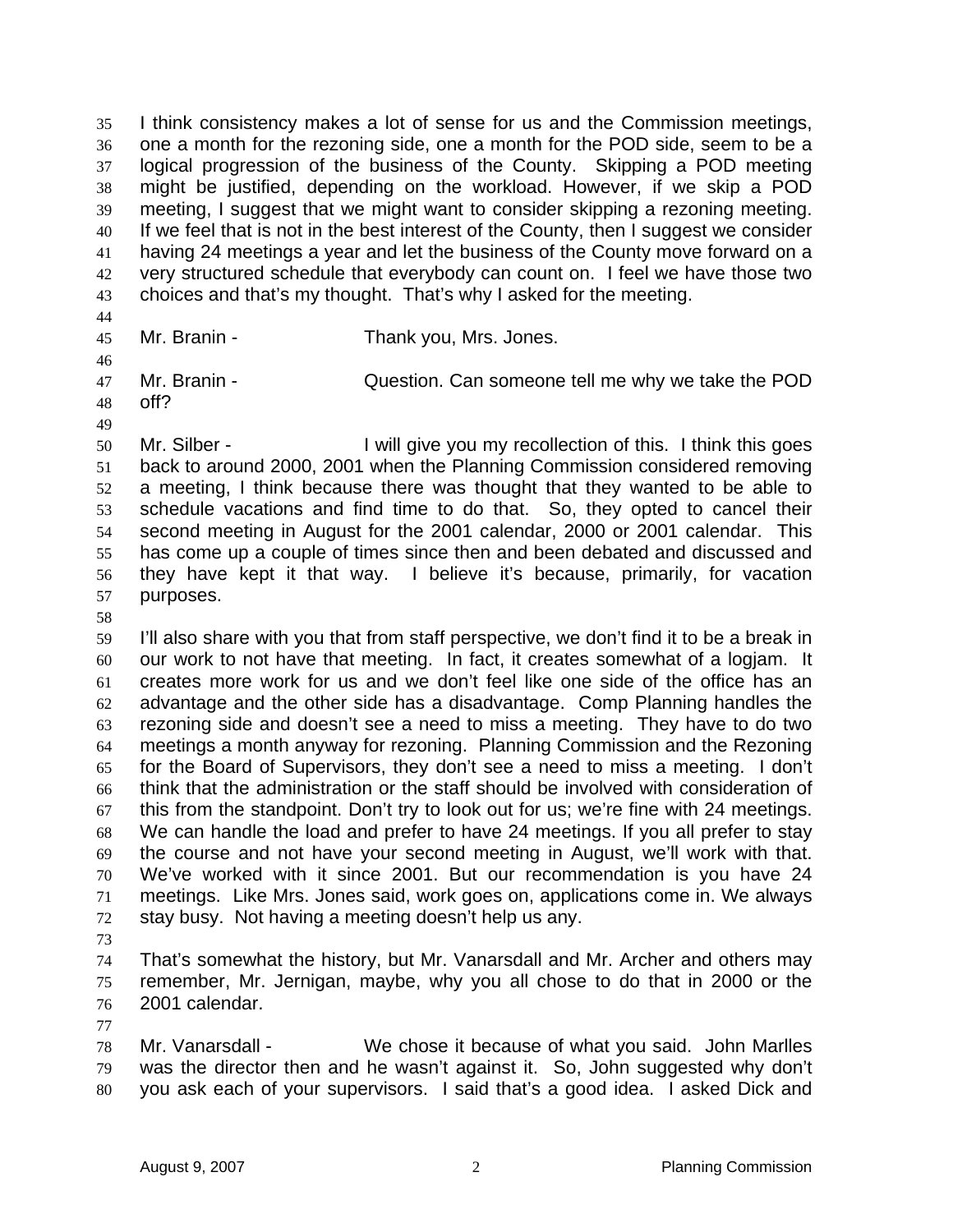Dick said, "Well, I know you all work for each other's cases and when I was on 82 the Planning Commission, we worked each other's cases." I told him the reason and he said, "Well, I don't have any problem with it." I think the rest of them asked the same thing. How long ago, 2001? 86 Mr. Archer - I think it was earlier than that, but it might not have been. 89 Mrs. Jones - [Unintelligible.] Mr. Archer - It was 2001? Mr. Vanarsdall - Since then, I haven't had the first developer, the first attorney, the first applicant—I have had no one complain about it, never in all these years. In fact, Ted, who used to be with us, started taking his vacation because he goes to England every other year. As far as the Planning Commission, as far as my district, far as I'm concerned, I've had absolutely no problem with it. Mrs. Jones - So, would you say that you would like to continue having one meeting removed and how about having two? Do you feel a need to have two? 104 Mr. Vanarsdall - I think we're talking about two different animals now, I don't know. I guess so. Chris would not take off the - Mr. Archer - Well, if you say I'm the architect, I mean author. I'll speak to it. I think the first thing that called it to my attention was my vacation schedule is in August because I use timeshares and I use them at the times that were most convenient to my family and myself. A couple of times, I've had to trade them and pay a three hundred and some dollar fee to trade them. A couple of times, I've cut vacation short and come back. One time I left the Homestead and drove back down here to be at a Planning Commission meeting. So, I just surfaced the idea because it was the month of August and it was a month in which most of us at that time did take a vacation. And I'm aware how staff feels about it; I know how Randy feels about it. We've had this meeting before, at least once, maybe twice, to discuss it. I would say my reason is selfish, but that's the reason that I surfaced the idea. Did we have a work session on it or did we 119 just discuss with the supervisors? 121 Mr. Silber - **I** think it was discussed and a meeting. Mr. Archer - I guess Ernie and I are the two senior people here. I've never had anybody ask me about it, never had anybody complain about it, and never had anybody question it.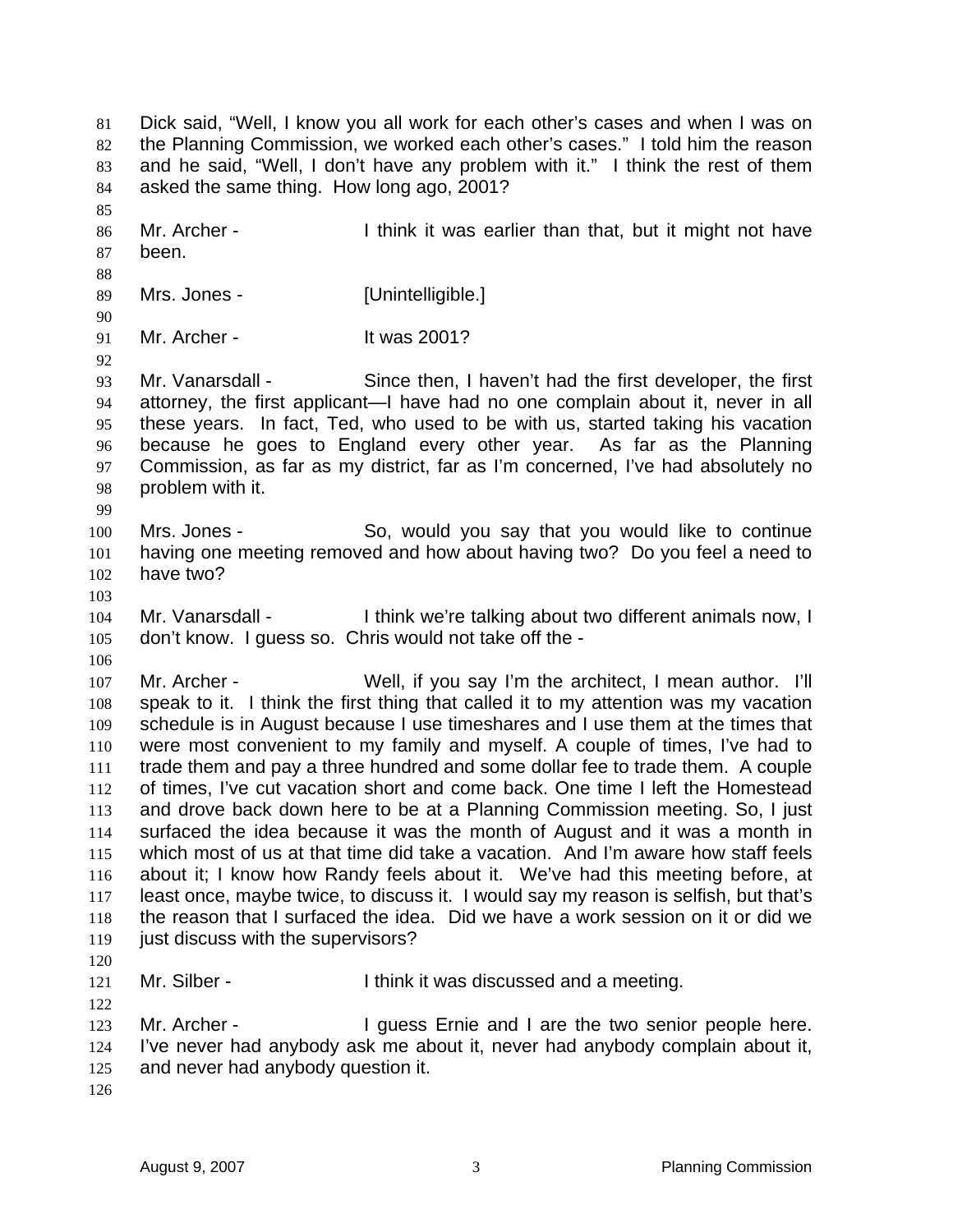Mr. Vanarsdall - The people we serve have no problem with it.

Mr. Archer - Not to my knowledge. That's the way it's been. If you were going to ask me that question, yeah, I prefer it stay the same way, too, but I'm flexible. I can do what everybody else wants to do, but I don't think I'm going to cancel any more of my vacations. At that time, I was relatively new and there are times when cases come up that even though I feel comfortable with somebody else handling it, sometimes they're personal enough that I feel like I should be there. That's the other thing—I don't like to miss meetings because I made a commitment to do it. So, rather than miss a meeting, I'd just as soon not have that particular meeting. Overall, with the vacation schedule being what it is, everybody gets some benefit out of it. That's just my personal opinion.

Mr. Branin – Ray?

142 Mr. Jernigan - We had discussed this some and I think you feel that maybe it's not fair to the zoning staff for them to have to work the 12 meetings and the POD staff be off. But some things in life just aren't fair. I don't feel the same way you do on that. I kind of agree with Chris. I haven't had anybody complain to me or ask me why we take that month off. If I do, I'll just say we need to get caught up on things. I don't really see a problem with it, but I don't think we should take the zoning meeting off because zoning is a little different situation. POD's, if we have 45 POD's rather than 35 the next month, it takes us an extra 20 or 30 minutes. Zoning cases are a little different and they're more important. It's a legislative action by the Board, but we have to leave it up to them. I don't think we should miss the zoning meeting. I'm okay having the POD meeting off. Also, I discussed this with Mr. Donati, too. Bonnie-Leigh also, the Board takes off two weeks. No disrespect to Mr. Thornton, but we hustle. We're hustling out there sometimes maybe a little more than the Board because we have to get that stuff ready to go to them. 

Mrs. Jones - Oh gosh, not in my wildest imagination do I spend the time that Pat O'Bannon spends on a lot of things. Just to be perfectly honest with you, I think the Board and we are somewhat separate in job descriptions.

 162 Mr. Jernigan - You know yourself, when you finish a case and send it to Ms. O'Bannon, it's ready to go. When I send a case to Jim, I want it finished and ready to go.

166 Mr. Vanarsdall - It's all of our jobs. That doesn't change.

168 Mr. Jernigan - As Jim would say, the lightening rod. I'm okay with missing the POD meeting, but I'm not okay with taking a zoning meeting off.

Mrs. Jones - Two things quickly and I'll just finish this up and move on. I feel that probably the last person who's going to have the big complaint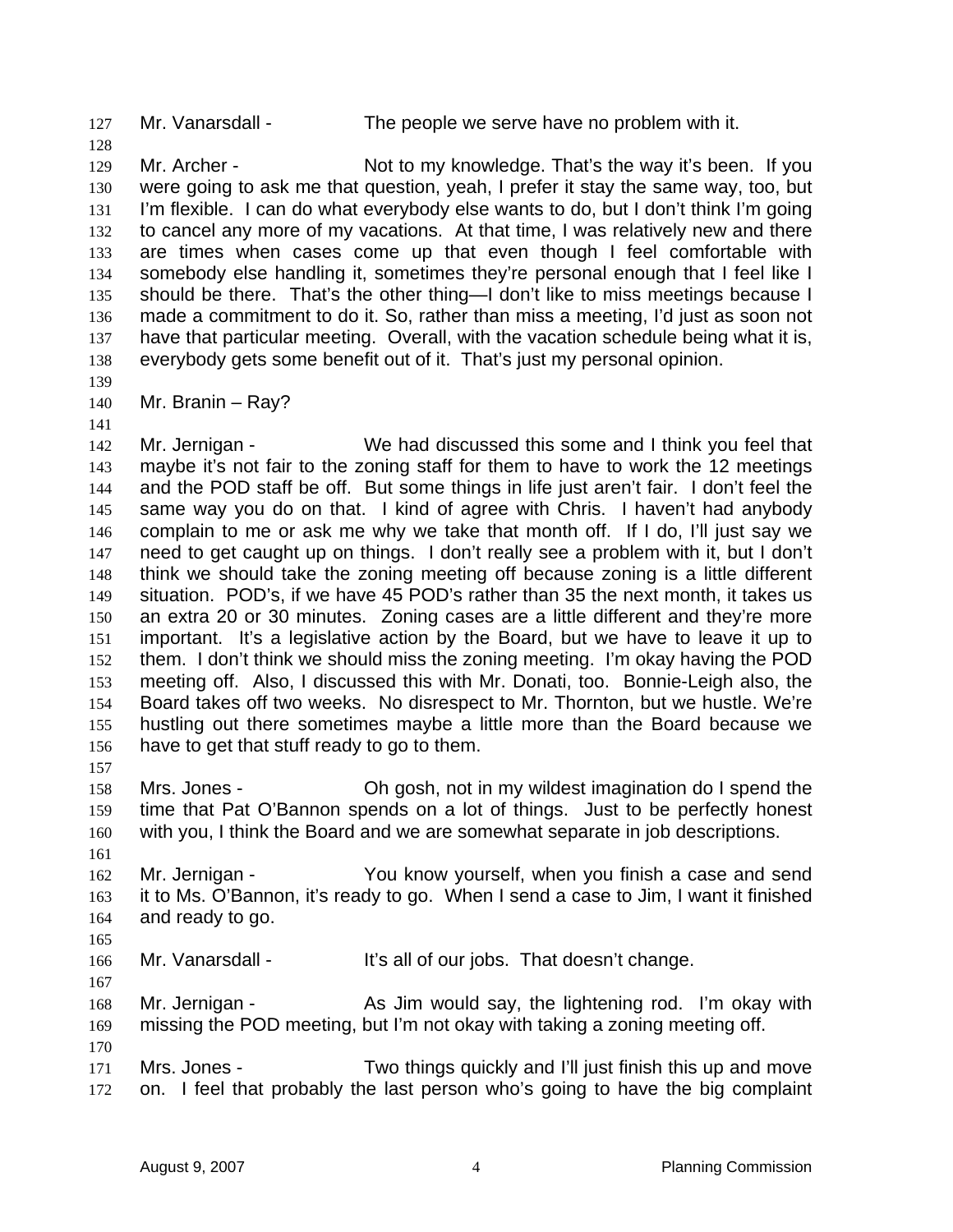geared to them is the Planning Commissioner. I doubt that developers are going to come up to me with their hands on hips saying, "What are you doing taking away a meeting?" They're not going to complain to me. They'll complain to somebody else, but they probably won't complain to me, or at least I wouldn't expect them to. Secondly, I can make my vacation fit into the timeframes I have with advance planning, usually. Then there are always times, like a medical issue, that I've already had hit me. There are times when we just can't be here and life goes on. My actual preference is that we have 24 meetings a year. The only reason I brought up missing a zoning one was to bring it into context. The business of the County marches on, I think that it marches on and we're just one part of that. So, I think we should give the opportunity for it to continue in a logical and a scheduled way, as opposed to putting an artificial gap in the system that then would have unintended consequences. That's my feeling.

Mr. Branin - All right. What I'm hearing here is Mrs. Jones feels that it should be 24 meetings moving forward. We have Ernie and Chris say they like the way it is and it works; let's keep it the same. Ray, I don't know what you're thinking.

192 Mr. Jernigan - I'm all right the way it is.

194 Mr. Branin - Ckay.

Mr. Silber - Can I mention one other piece of information I think staff wanted me to share? I'd like to hear from Joe, too, if he has something to add. One thing you do need to be aware of is that there are some legal requirements as far as—I think you are aware of this. Action has to be taken on POD's, subdivisions, zoning cases, within a certain period of time. It's 90 days for POD's and subdivisions. Zoning cases are 100 days. We haven't run into the issue yet, because typically an applicant will defer it by themselves. When they defer it, the clock is no longer ticking so it's not an issue. It is possible and we've run into a couple situations where we were fearful that if anyone had filed around the August period of time, we could run into a situation where you would have to be very concerned about acting on something before the 90 days. Ninety days is from the time that they file the application. So, if they file in early June and don't get on the July POD meeting, but the clock is ticking, and then there's no August meeting, it puts you into a situation in September of having to act if someone didn't want to defer it. Anyway, from a legal standpoint, I just want to inform you of the potential consequences.

Joe, did you have anything you wanted to add?

Mr. Emerson - Not really. I think the only thing I would say is that I support your position. I think 24 meetings a year. It's really kind of important. 217 You do have the time limits. I do think it kind of stacks up on the POD side. They actually increase their workload when it gets to that September meeting. While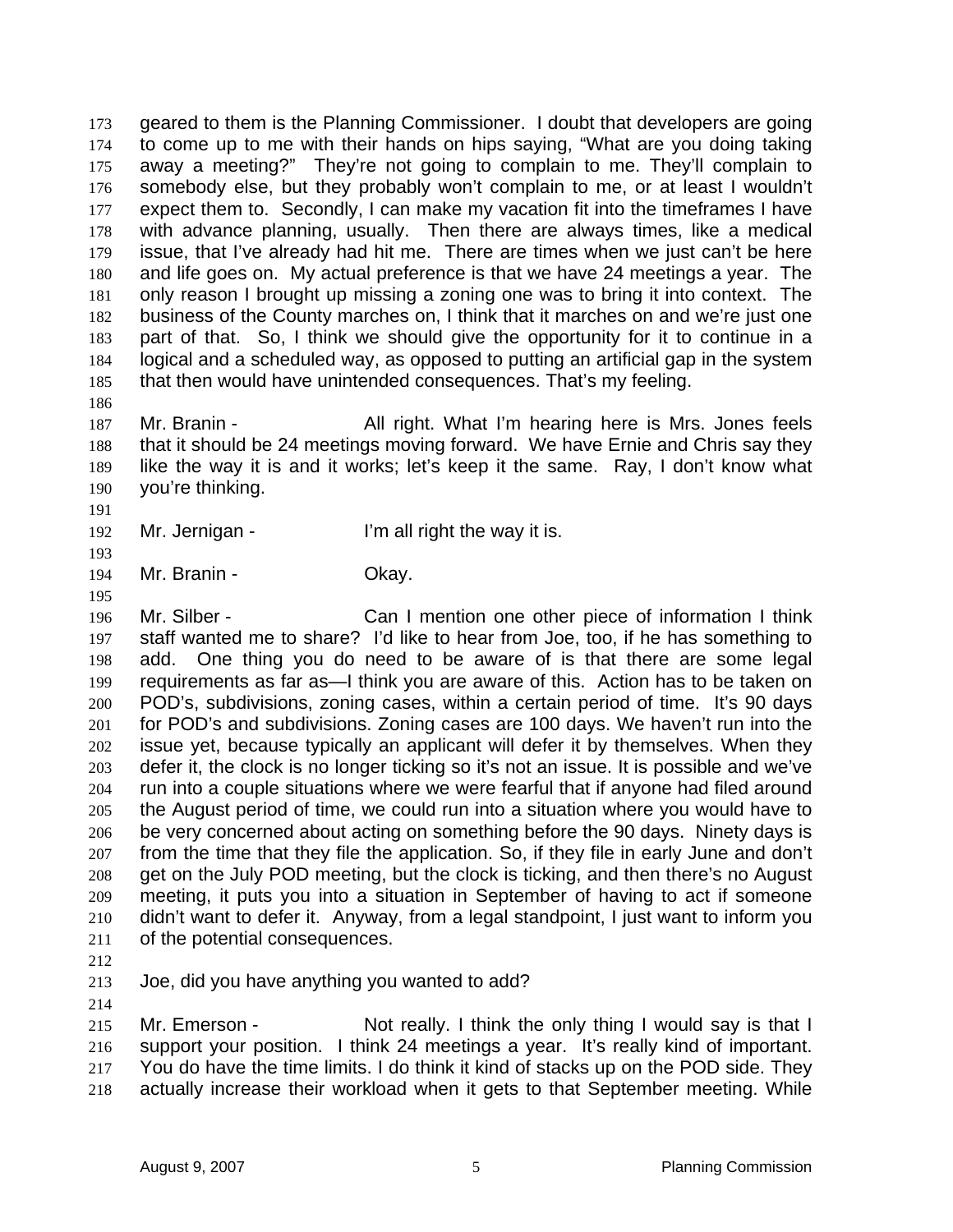you may not hear the complaints, I believe there are some people who do get a little concerned about it. Mr. Jernigan - Developers? 224 Mr. Emerson - Yes. Their projects are being slowed down. They have to get their submittals in. They rush and put pressure on staff to get it done in July because they go, "Hey, I can't get this done in August, I've got to get this 227 done," or they get bumped and they have to wait. Or they end up on the zoning meeting because they're stuck in a timeframe where they want to move forward. I do think that there are some issues there. 231 Mr. Branin - I would address that by saying, Joe, there probably is times, but there are also a lot of times that developers don't get their information into staff and the Commissioners until the day before. These are the same people that are probably complaining. 236 Mr. Emerson - Sure. I don't disagree with that. 238 Mr. Branin - So, I don't know if it's a positive or a negative to say, but we are the Commission. So, that really has no relevancy to me. Mrs. Jones - When we first moved to Richmond, my husband's an attorney and the Courts used to be closed for the month of August, which is kind of an unusual [unintelligible]. August is vacation month. Citizens aren't available for meetings very much during August. We do have all those arguments on the other side. I think we need to decide where our preference is and then back it up with solid reasons so that we are all comfortable with whatever decision we make. Mr. Vanarsdall - Well, Mrs. Jones, why don't we take a vote on it. Mrs. Jones - Shall we make a motion? 253 Mr. Jernigan - Can I ask another question? Mr. Thornton, I guess you can answer this. Why does the Board take off two meetings? 256 Mr. Thornton - There are several answers. To give you my answer, I would guess part of it is tradition. Since I've been on the Board, they'd done that. And the other reason is this might be the concept of the [unintelligible]. If you look at all the months of the 12 months, that is month that probably if you can take extra time off, you do. And also obviously for other religious reasons, we do that for December also. I would think that's the rationale. Mr. Jernigan - Okay. So, it's kind of falling along with the same—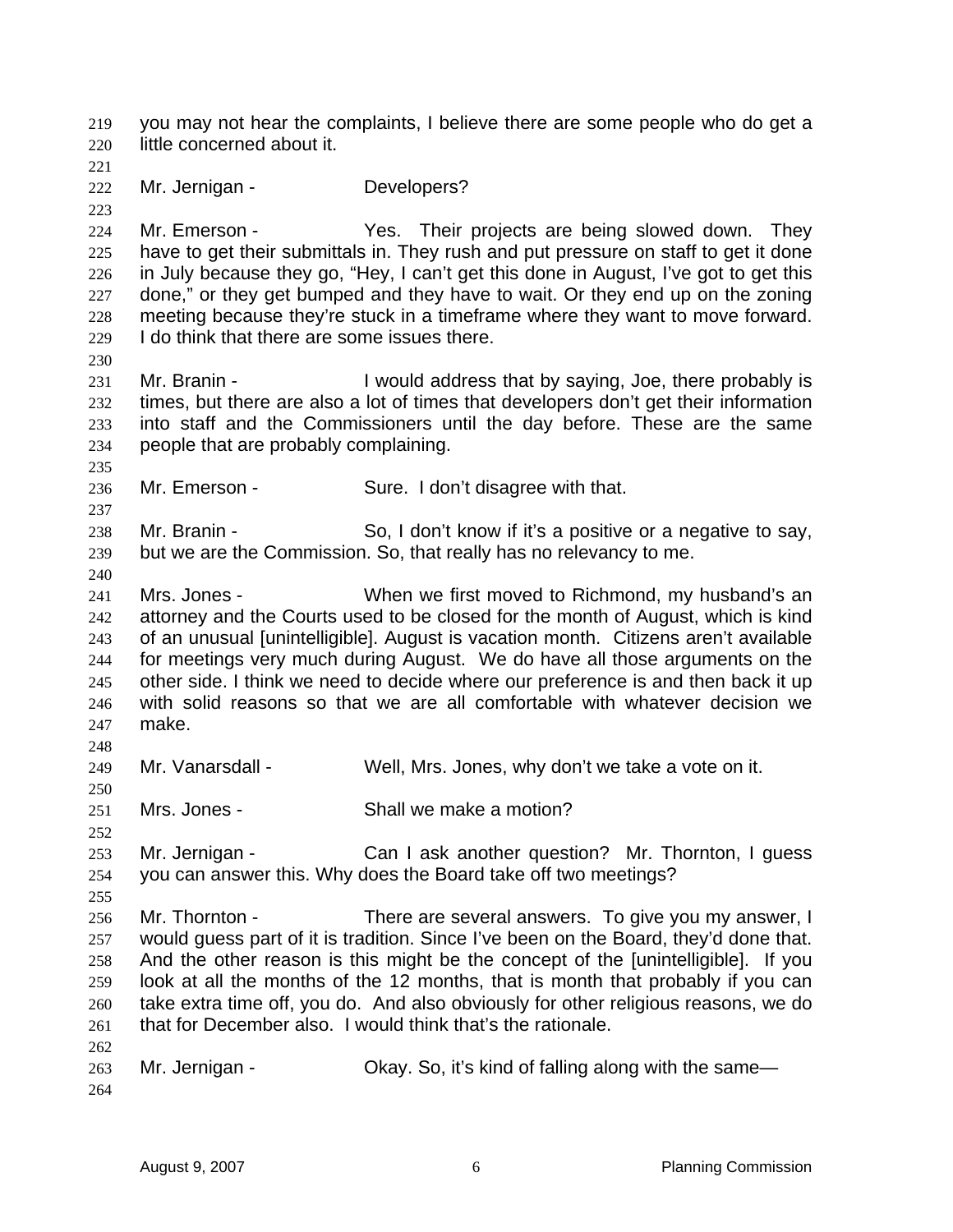Mr. Branin - If we follow that precedent, then we're not going to change anything, simply because it is now common habit for us to take off POD. If we use that rationale. 269 Mr. Archer - I suppose. Congress is on vacation, so is the president. I just thought I'd throw that in. Mr. Jernigan - Well, I'd like to think we'd do a better job than Congress. Mr. Archer - Well, we do. 277 Mr. Branin - All right. How do you want to approach voting on this? Does anybody want to make a motion to change to 24 meetings or does someone want to make a motion to maintain what we're doing. How do we do it? Mr. Thornton - Mr. Chairman, may I make a suggestion? I think you're doing the right thing with discussing this among yourselves. What I would suggest, though, is whatever your decision is, you want to do it in such a way when you codify it so that gives future Board members the ability to take a look at it and change it if they want to. Of course, that probably could be done anyway. I'm just saying, what you do today, just make sure that it's so open that another Board maybe next year might take a look at it if they choose to do so. You never know what a Board coming after us—Their views may be different about that. Mr. Vanarsdall - That would be on anything. I think they have the right to do whatever they want to do. I agree with you. Mr. Branin - With the current Board, we move to maintain it, but for future [Unintelligible]. 297 Mr. Thornton - That's just a suggestion. Mrs. Jones - We vote every year on the following year's calendar, do we not? Mr. Jernigan - Let me ask this, this is August. We do not have a meeting scheduled for this month now. Let's say the vote went that way, did you plan to have a meeting this month with the developers knowing that we don't have a meeting this month? Mrs. Jones - I don't have any cases in Tuckahoe, so I'm not the one to ask. Sorry.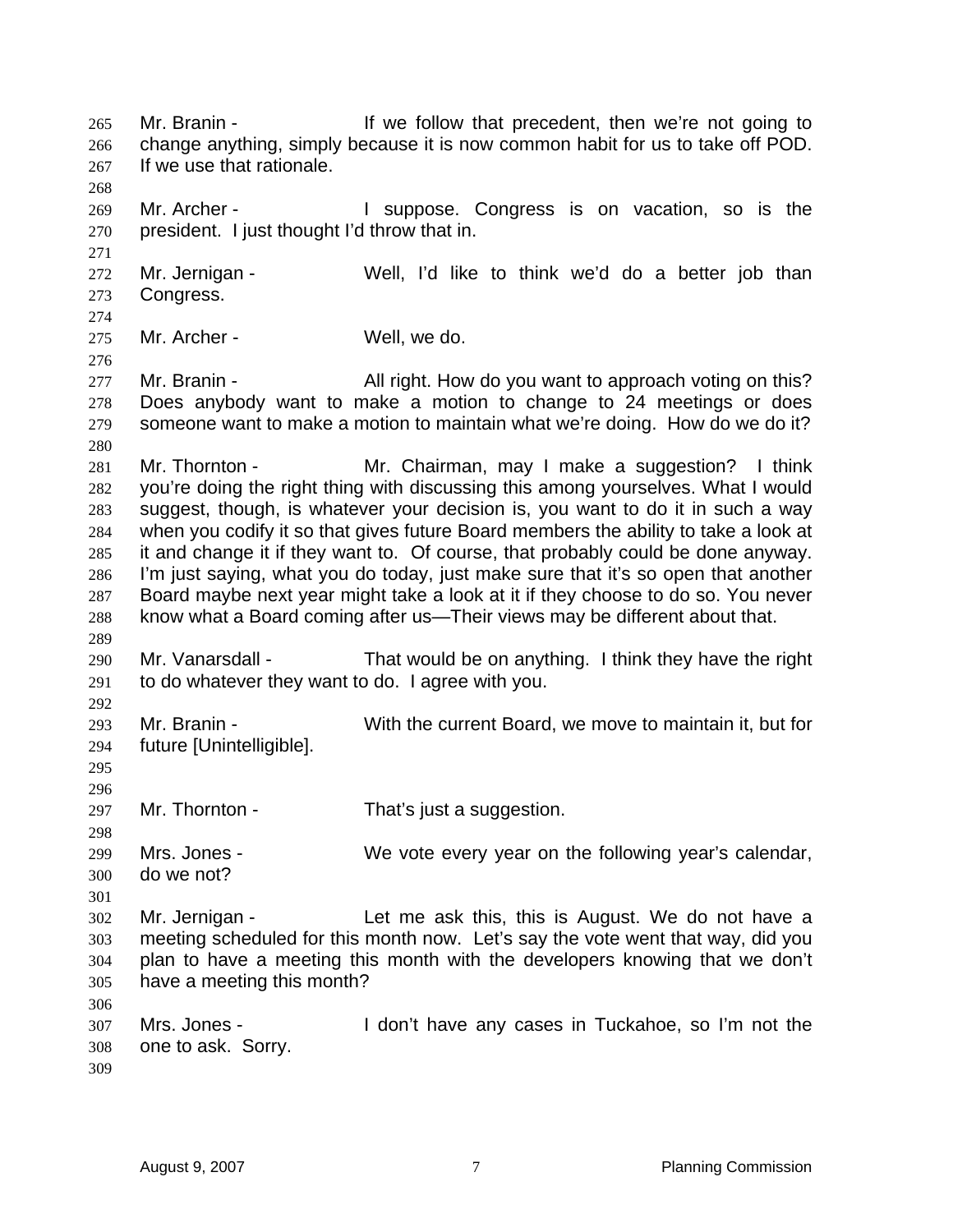Mr. Jernigan - This is the 2008 calendar. What we're voting on today is for the 2008, not the 2007. We're off this August anyhow. Okay. I would make a motion that for right now, we leave things just like they are. But I would also say that Joe says that we're having complaints from developers about us not being here. I would like to hear about it. If Joe is getting complaints or you're getting complaints—Is it bothering you or us to be gone? Bear in mind, Randy, when we do zoning cases now—And what you're talking about, the legal portion, is right. But POD's now, so much is done during the zoning case, that the POD is close to a slam dunk because they've gone through the elevation and everything at the time of zoning. So, it's not a whole lot of work that goes into the POD. I'm not talking about a UMU, but what I'm saying on an average zoning case, we're getting elevations, we're getting conceptual site plans, we're getting so much, proffer and landscaping and all. I feel that we can work that out in the 90-day period. Normally when they file that POD or for a subdivision, it should come back and be pretty straight. So, I see what you're saying, we do have a time limit—

Mr. Branin - But we do such a good job on the front end.

Mr. Jernigan - Well we're putting a lot of information on the front end.

Mr. Silber - What we could do in preparing for next year's discussion is, better keep track of comments we receive. We're not getting complaints saying why is this meeting canceled. What happens is, we get developers and attorneys and other agencies having to work around this, having to adjust. So, it increases the complication and the workload for the County administration to deal with this, and the developers to work around this missed meeting. I can't say that they come across as complaints, as much as they come across as frustrations and aggravations and irritations to work around it. I can't tell you how many times for this August meeting that's coming up, that I've had to adjust, and staff has had to adjust, in all kinds of ways in doing the plans that normally would have been flowing through. We make it seem seamless. The Commission may not know it. It's all coming right on through and it seems fine. But I can tell you, there's a lot of work behind the scenes that takes place for many things that don't even go to the Planning Commission. Things that go to the Planning Commission are probably 20% of our workload. The other 80% is building permits and administration plans and a lot of plans you don't see. A missed meeting just causes the development community and staff to have to adjust. I think we can better track it. We could probably have some information for you so a year from now we can talk about this.

Mr. Vanarsdall - That's what I was going to suggest. Is this the second or the third meeting we've had on this? I know we've had two.

Mr. Silber - At least two.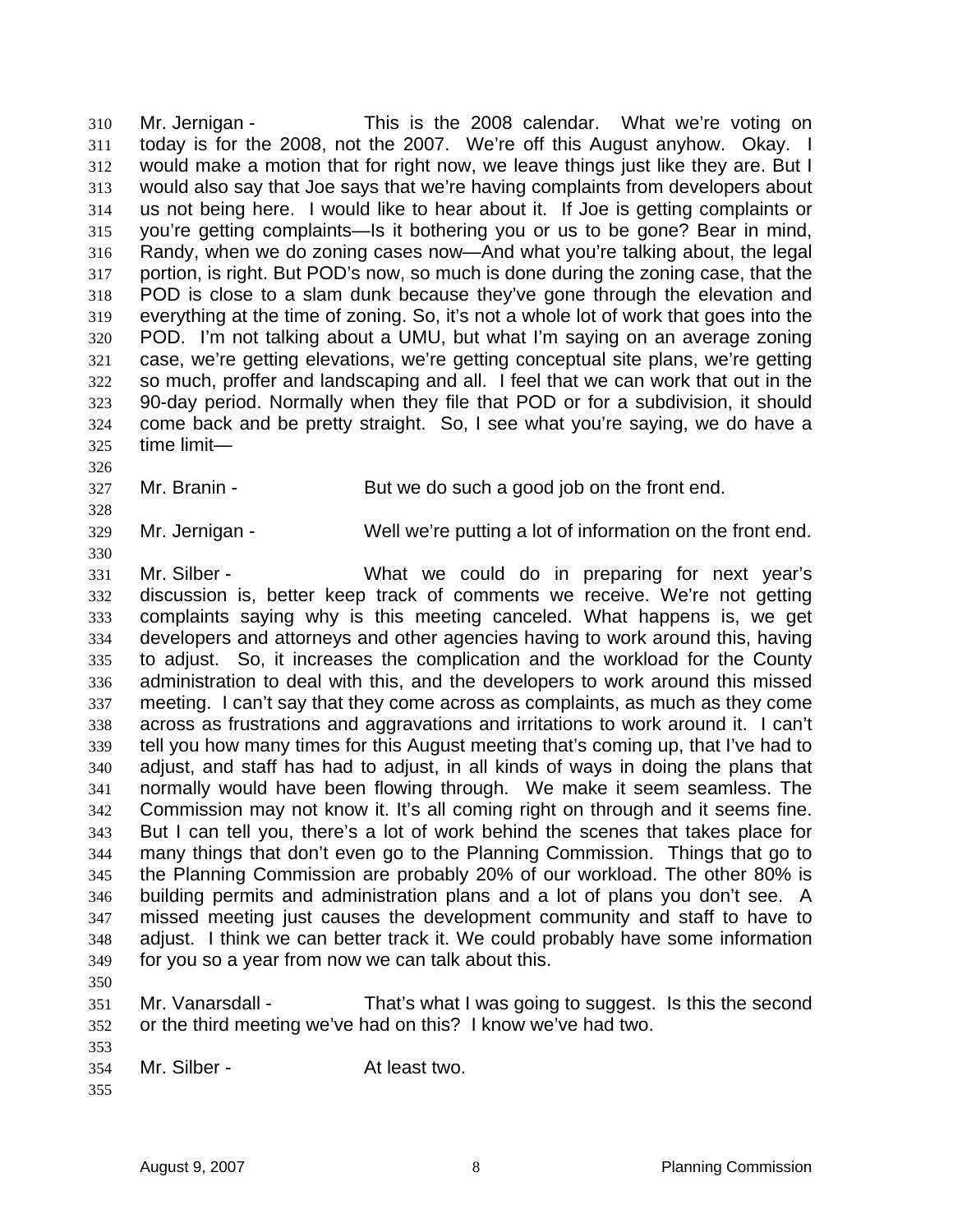Mr. Vanarsdall - And you all couldn't come up with anything justifiable to drop it, no more than we have today. We have no reason to not leave it like it is. We don't have any reason. If you all can come up with a reason, we'd do it. Mr. Silber - That's fine. Mr. Vanarsdall - Last time you didn't have any either. Mr. Silber - Okay. Well, we can put together a list. I just want you to know— Ms. Cleary- Well, we do get a lot of phone calls, Randy's right. Mr. Vanarsdall - I guess you do. You get phone calls and everything. Ms. Cleary- We get calls regarding the filing deadline, especially when it refers to— 374 Mr. Vanarsdall - Ann, half the people that want that filing deadline, some of them make it, some don't, and they don't put up anything after they get it approved for six years and they couldn't wait to get it done. Mrs. Jones - So the sense is, you have a stack up because of a missed meeting, is that there is a clear disadvantage to the process because of the missed meeting. That's what I'm hearing. Mr. Vanarsdall - But that doesn't affect the Planning Commission. Mrs. Jones - I think it does when you look at the September schedule. Mr. Vanarsdall - [Unintelligible.] Mrs. Jones - No, but does it have an affect on the September agenda from the stack up due to the missed August meeting. Mr. Silber - I don't think the Commission will notice a big difference, but it will be an impact on staff. Mr. Vanarsdall - The reason isn't there to do anything different. When you all find a reason, then we'll consider it, I'll consider it. Mrs. Jones - I'm looking more for a reason to miss it. Why do we miss it? I would rather have 24 and give the opportunity for everybody to move ahead in a logical and prescribed way.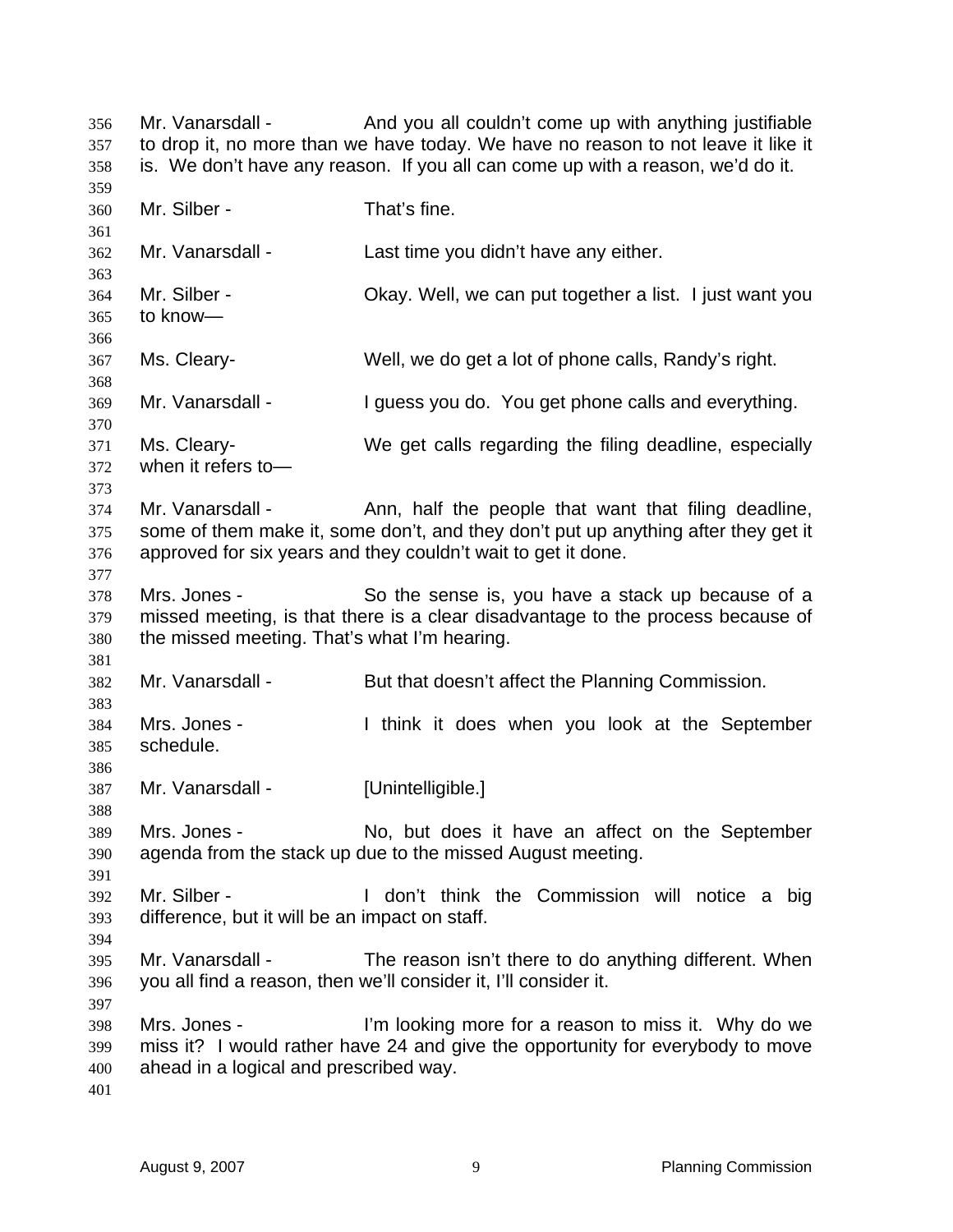Mr. Branin - All right. Mr. Vanarsdall - We have 15 minutes to get downstairs, Mr. Chairman. Mr. Branin - Do we have a motion? Mr. Archer - Let me just say this before we vote, and I know I'll get the credit for authoring this, whatever it is. I didn't want to cause dissension. Again, to reiterate, that was what my purpose was - I don't feel like I should miss meetings. And Ernie usually handles my cases and does them very adequately. On occasion, there are some that come up that I feel like I'd rather be here when it happens, and I'm sure everybody else feels the same way, too, when you have to miss. So, that wasn't my reason for wanting to do this. Seeing all of us who took vacation in August, thought it was a good idea, but it was not to cause dissension. Mr. Jernigan - I want to say again, if we're going to vote on this for next year, what I'd like to do is I'll make a motion to leave things as they are right now, but what I would like to do is maybe we take a survey or make some phone calls and find out. We don't have to have a big meeting like this. If we're creating a problem, then let's find out about it. Let's take a few months, we'll find out about it, and if it's not right, then we can change it. Mr. Vanarsdall - That's exactly what I said. 427 Mr. Silber - I think we're all saying the same thing. My recommendation is leave it the way it is, let us collect data, and this time next year, we will have more information for you. We'll come out with a proposed calendar and we'll say this is the difficulty that it's caused us and then you all can decide what you want to do about it. 433 Mr. Vanarsdall - I don't mind asking the developers we work with. I know most of them well enough to ask them and they know me well enough to tell me. 437 Mr. Branin - Now the table has swung a little bit the other way and it's more leave it as it is. Mrs. Jones, it's up to you. If you want to make a motion to put as 24 meetings, make the motion, but I think everybody's going to go the other way. Mrs. Jones - Well, I think so. We can come up with a consensus or do we have to have a motion? Mr. Branin - I think we have to have a motion. Mrs. Jones - Okay.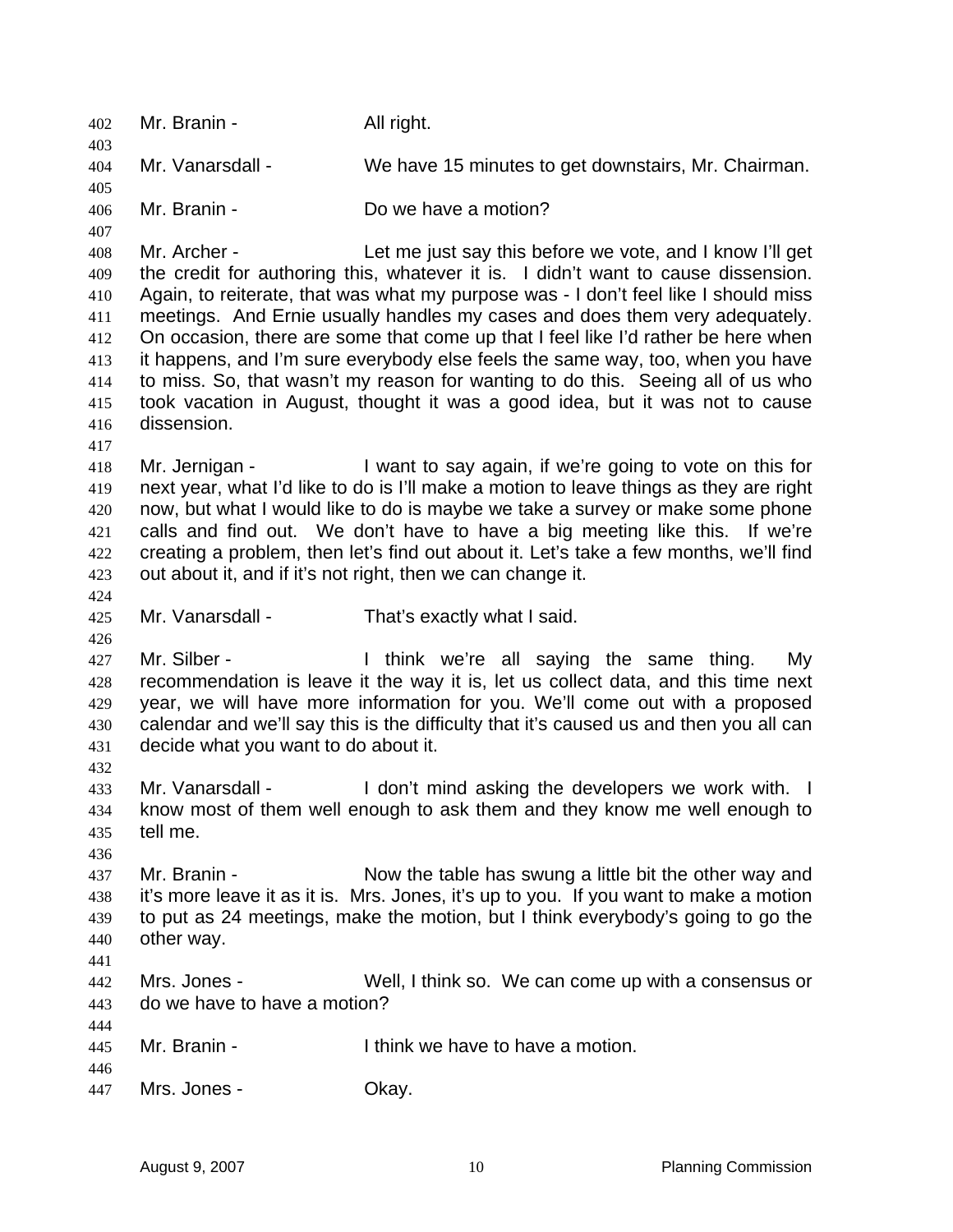| 448                                                                |                                                                 |                                                                                                                                                                                                                                                                                                                                                                                                                                                                                                                                                                            |
|--------------------------------------------------------------------|-----------------------------------------------------------------|----------------------------------------------------------------------------------------------------------------------------------------------------------------------------------------------------------------------------------------------------------------------------------------------------------------------------------------------------------------------------------------------------------------------------------------------------------------------------------------------------------------------------------------------------------------------------|
| 449<br>450                                                         | Mr. Branin -                                                    | We can take care of this now, correct, in this meeting.                                                                                                                                                                                                                                                                                                                                                                                                                                                                                                                    |
| 451<br>452<br>453                                                  | Mr. Silber -<br>for 2008.                                       | The Planning Commission needs to adopt a calendar                                                                                                                                                                                                                                                                                                                                                                                                                                                                                                                          |
| 454<br>455                                                         | Mr. Branin -                                                    | We can do that.                                                                                                                                                                                                                                                                                                                                                                                                                                                                                                                                                            |
| 456<br>457                                                         | Mr. Silber -                                                    | You can do it now or you can do it downstairs.                                                                                                                                                                                                                                                                                                                                                                                                                                                                                                                             |
| 458<br>459<br>460                                                  | Mr. Jernigan -                                                  | Can we adjust for next year late? If after six months,<br>everybody's complaining about us being off, can we come back and say—                                                                                                                                                                                                                                                                                                                                                                                                                                            |
| 461<br>462<br>463                                                  | Mr. Silber -<br>any information until next May and June.        | I don't think we will have had the chance to collect                                                                                                                                                                                                                                                                                                                                                                                                                                                                                                                       |
| 464<br>465                                                         | Mr. Jernigan -                                                  | Yeah, but what I mean is, we could meet maybe in<br>the first six months sometime of next year and adjust.                                                                                                                                                                                                                                                                                                                                                                                                                                                                 |
| 466<br>467<br>468                                                  | Mr. Branin -<br>correct?                                        | It is easier to add a meeting than take off a meeting,                                                                                                                                                                                                                                                                                                                                                                                                                                                                                                                     |
| 469<br>470<br>471<br>472                                           | Mr. Archer -<br>the other.                                      | It seems to me that by the time the August meeting<br>rolls around next year, the calendar will already have been approved one way or                                                                                                                                                                                                                                                                                                                                                                                                                                      |
| 473<br>474<br>475<br>476<br>477                                    | Mr. Branin -<br>add the meeting. We have that ability, correct? | Well, the calendar will be approved as of tonight. Six<br>months from now, if someone says I really have been hassled, and two or three<br>others of us say yes, we've found out that it is a problem, so let's go ahead and                                                                                                                                                                                                                                                                                                                                               |
| 478<br>479<br>480<br>481                                           | Mrs. Jones -                                                    | Gentleman, I don't want to be complaint driven. I don't<br>want to have to change my schedule because some developer is making a lot of<br>noise, or isn't making a lot of noise. I think we ought to do what we think is right.                                                                                                                                                                                                                                                                                                                                           |
| 482<br>483<br>484<br>485<br>486<br>487<br>488<br>489<br>490<br>491 | Mr. Branin -<br>come back and change it.                        | The general feeling I'm hearing here, and the feeling-<br>We have commissioners that say, you know what, we like not having an August<br>meeting. We have a secretary that's saying absolutely, the staff doesn't want-<br>it's not an uneven thing. The zoning people are not saying it's not fair, so you<br>shouldn't be thinking in that action to take care of them. So, right now, it's we<br>push forward exactly the way it is, but with the option that if we found out that we<br>are creating problems, us as Commissioners are creating problems, we still can |
| 492<br>493                                                         | Mr. Vanarsdall -                                                | Okay.                                                                                                                                                                                                                                                                                                                                                                                                                                                                                                                                                                      |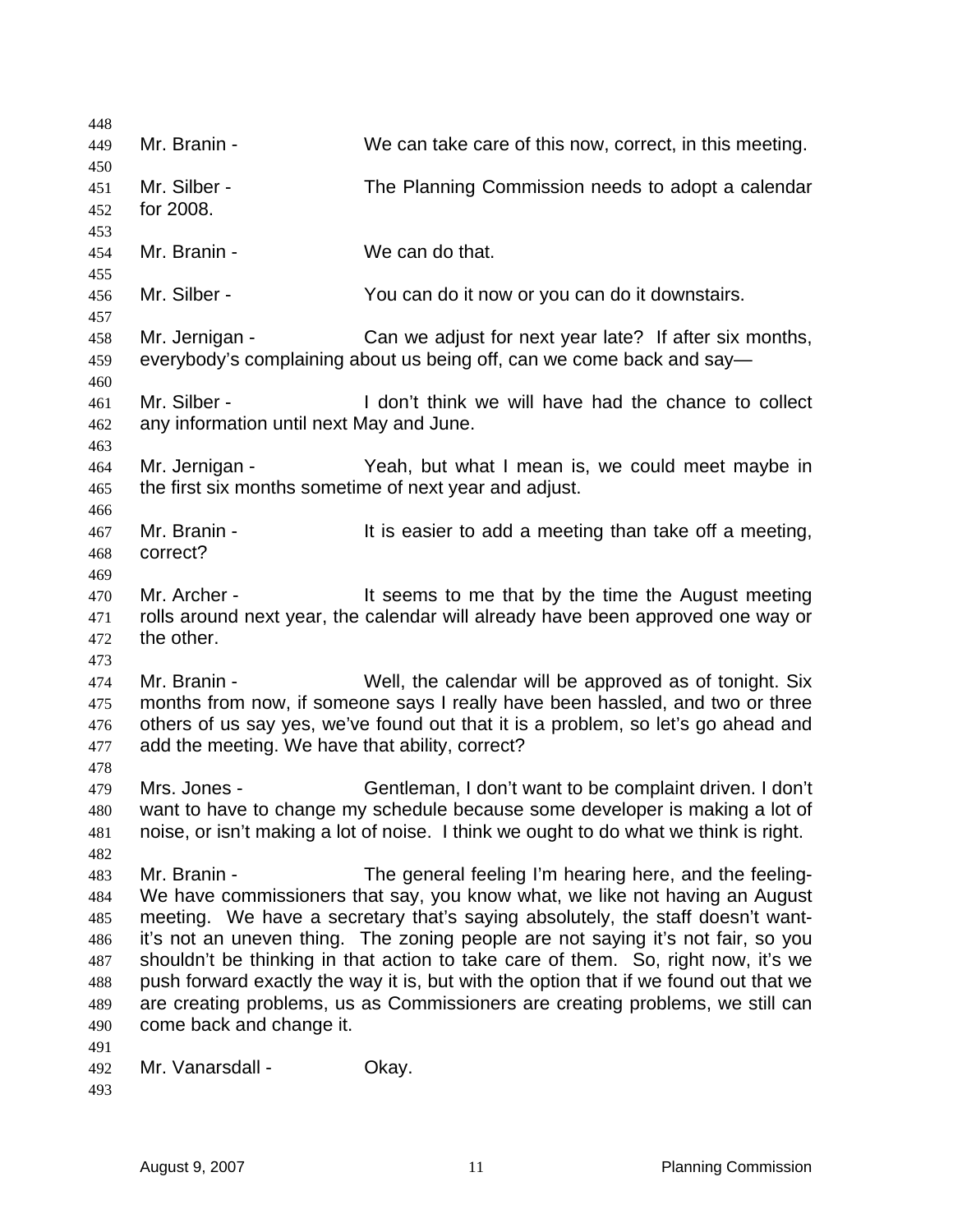Mrs. Jones - Well, I think we need to speak with one voice and I don't want this to be a divisive thing. If I had to make a motion, I would make a motion that we have 24 meetings as a Planning Commission next year, but I realize that that's not going to be passed. I don't know whether we want to go ahead and just say that we will keep the calendar as-is and revisit this issue next year. That I can vote for. However you'd like to do it. Mr. Branin - I'd like a motion to be placed that we move forward with the calendar as-is, and if the Commissioners find that there are problems that are created by this calendar, we have the option to change it. Mr. Vanarsdall - That's a good motion and I'll second it. Mr. Branin - Motion was made by Mr. Branin, seconded by Mr. Vanarsdall. All in favor say aye. All opposed say no. One. The ayes have it, the motion carries. 511 Mrs. Jones - All right. I'll be nay. Mr. Vanarsdall - Do you want to take care of the second item while we are here, Mr. Chairman? Mr. Branin - What is that? Mr. Vanarsdall - This pertains to— Mrs. Jones - That's part of our meeting, I think. Mr. Vanarsdall - The Rules and Regulations, Section 5, Meetings, all motions to approve require a second. I think it was sent to you in the mail. Mrs. Jones - Do we have to do that during the public meeting? Mr. Vanarsdall - No. Mr. Silber - Do you want to talk about now real quickly? Mr. Vanarsdall - Well, we have to either do it now or at the end of the meeting. Mr. Silber - Okay. Mr. Vanarsdall - We're here now. Mr. Silber - Okay. What Mr. Vanarsdall's referring to is consideration of the Planning Commission Rules and Regulations. This relates to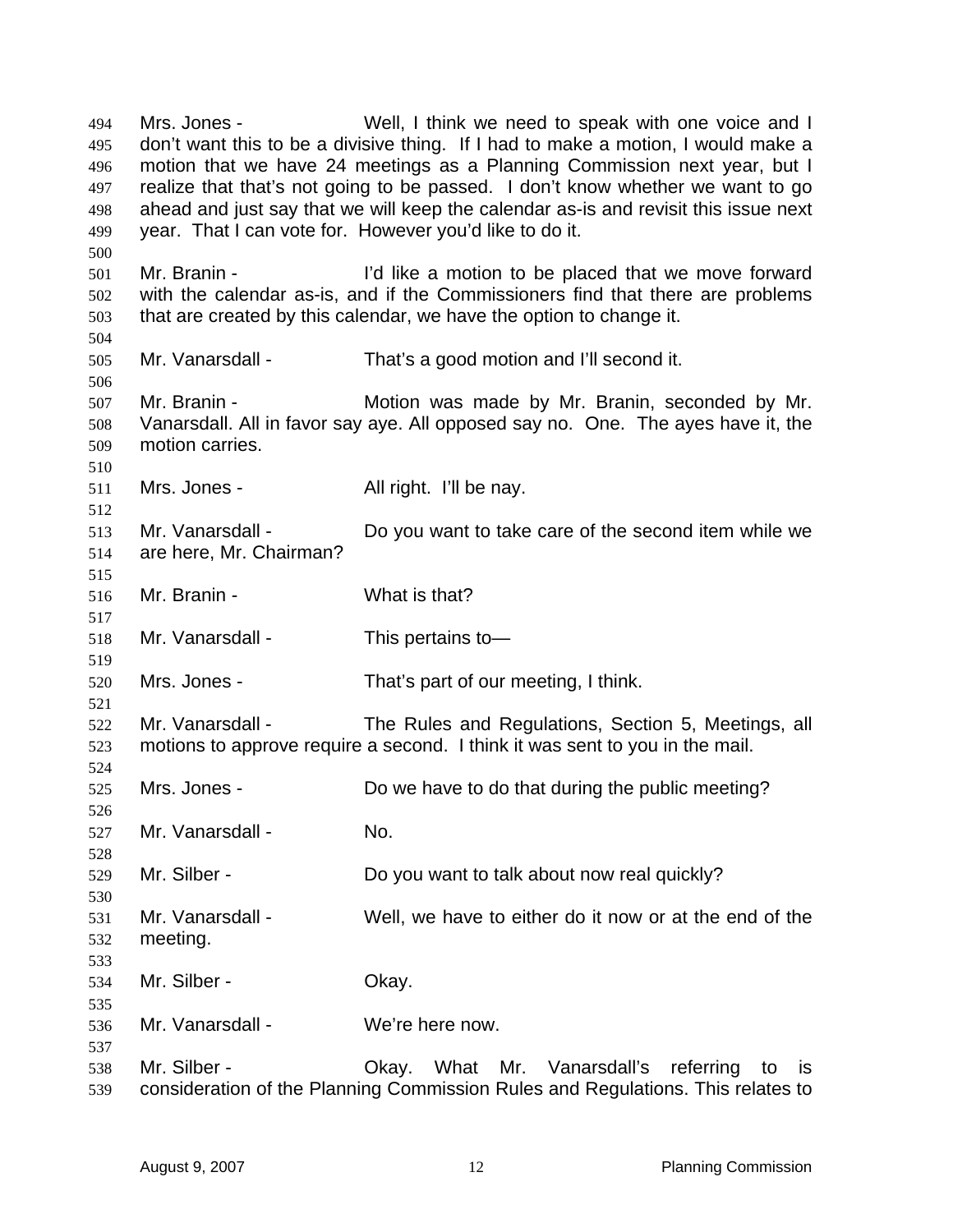consideration of a second on a motion. You may recall this came up several months ago. Robert's Rules of Order does not require a second on a motion. The past practice of the Planning Commission has been that a second is required on a motion. What we have recommended is to just go ahead and use your past practice. We've made a suggested change to the Rules and Regulations to require a second on motions made and that's our recommendation to you all. If that's what you want to do, it would require you all to amend your Rules and Regulations to incorporate that. Mr. Jernigan - I was fine with it before. It's just when we had the meeting, one of the citizens stood up and said you don't have to have a second. Mr. Vanarsdall - We've already covered that. Joe found out the Robert's rules are according to the size. We don't have but five people. All we want to do is leave it. I think you're recommending it to leave it. Mr. Silber - Right. Mr. Vanarsdall - I mean to have seconds. Mr. Silber - To have a second and incorporate it— Mr. Vanarsdall - I think there are a lot of advantages to have a second. Mr. Silber - So, everybody's okay with that? Mrs. Jones - Absolutely. Mr. Archer - I move that we retain the past practice of the Planning Commission as it pertains to seconds and that the rules be amended to add that item as suggested by the Secretary. Mr. Vanarsdall - I second it. Mr. Branin - Motion made by Mr. Archer, seconded by Mr. Vanarsdall. All in favor say aye. All opposed say no. The ayes have it, the motion carries. Ladies and gentleman, this meeting is adjourned.